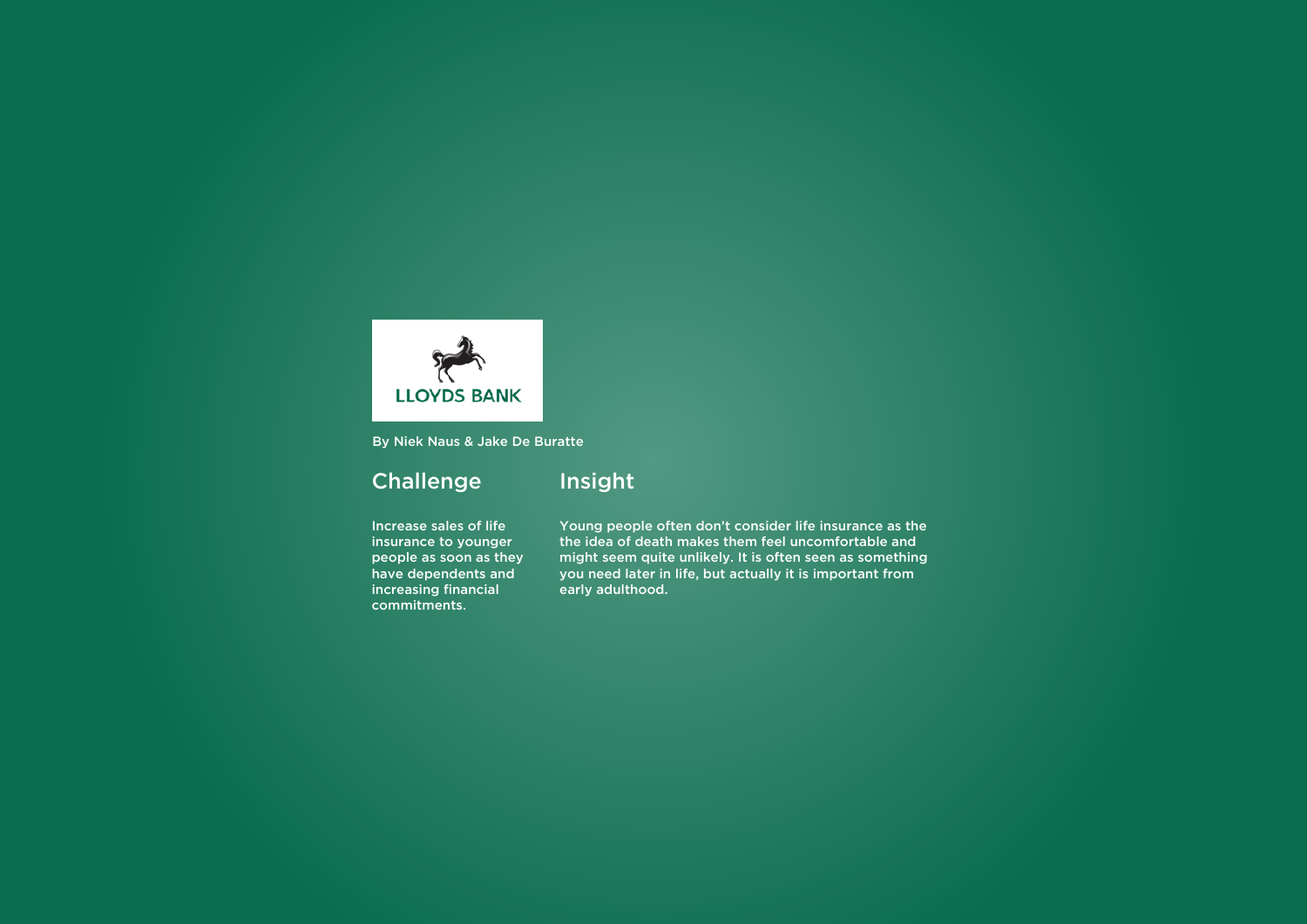## Humans share 60% DNAWIth bananas.

Life is already pretty weird. Contemplating life insurance shouldn't be.



**LLOYDS BANK Making sense of life insurance** 

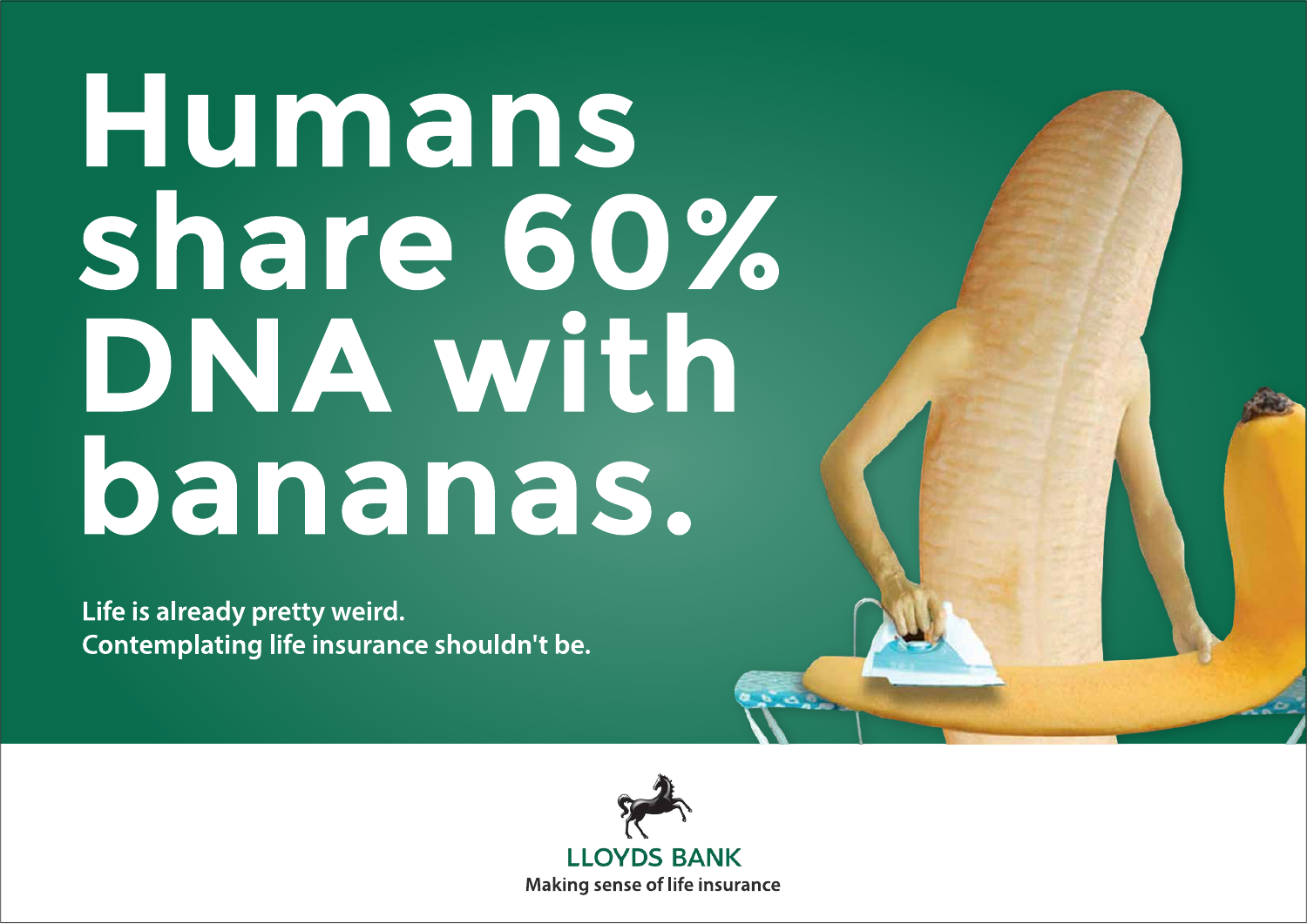# Kangaroos have<br>three vaginas.

Life is already pretty weird. Contemplating life insurance shouldn't be.



**LLOYDS BANK Making sense of life insurance** 



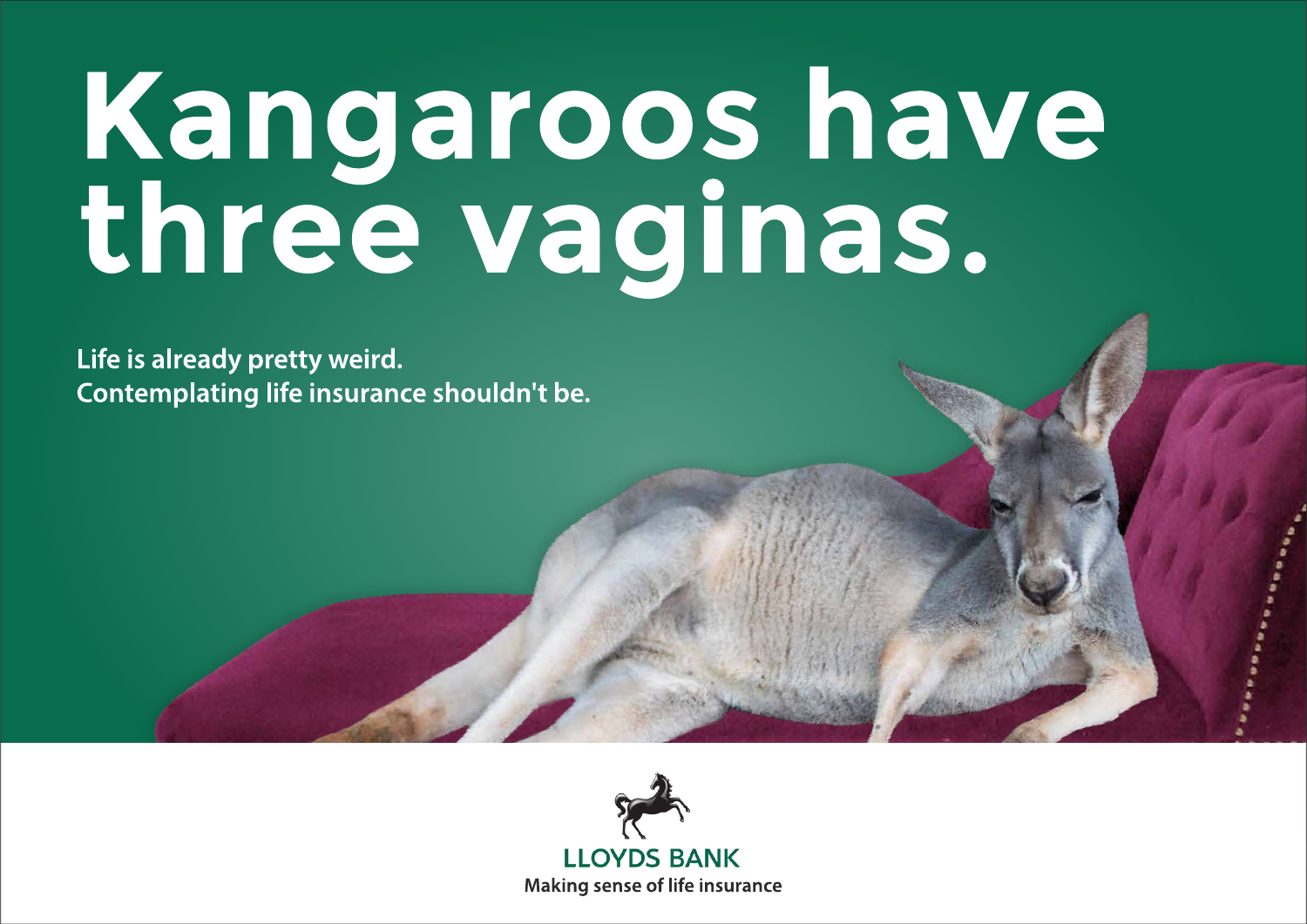# Viagra makes plants stand up straight.

Life is already pretty weird. **Contemplating life insurance** shouldn't be.

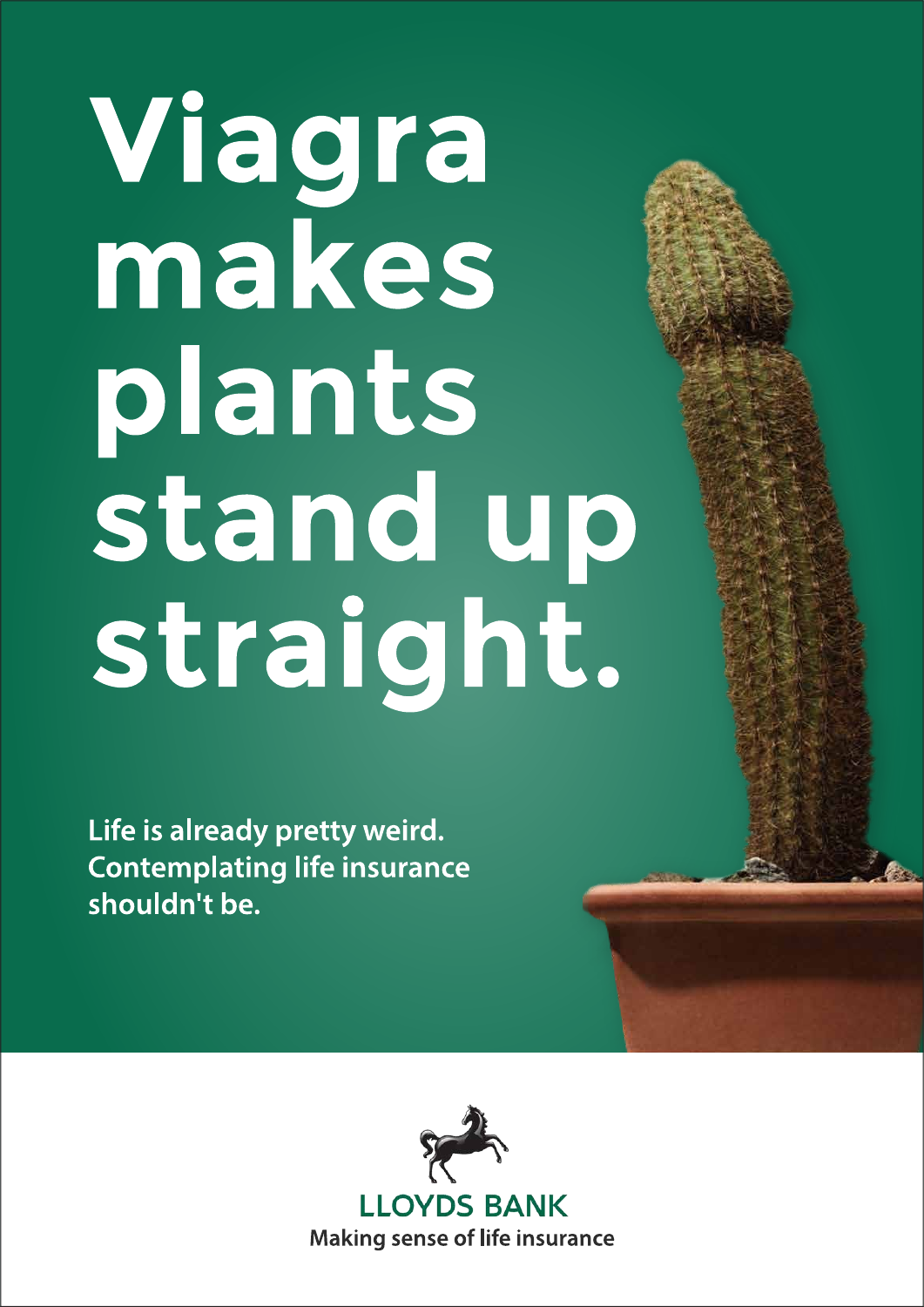## Most lipsticks contain fish scales.

Life is already pretty weird. **Contemplating life insurance** shouldn't be.



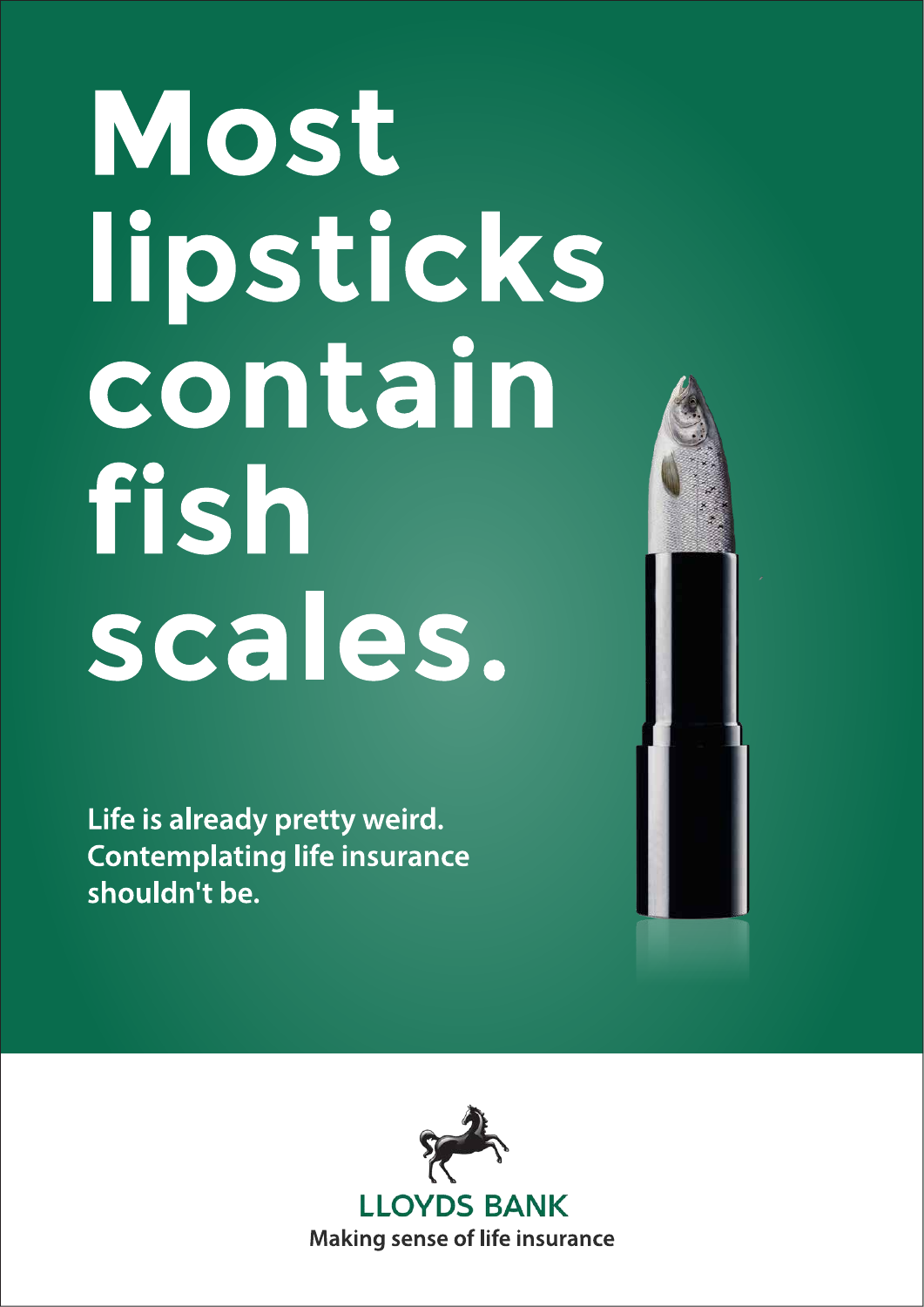**Life is already pretty weird. Contemplating life insurance shouldn't be.**



# **Lobsters taste with their feet.**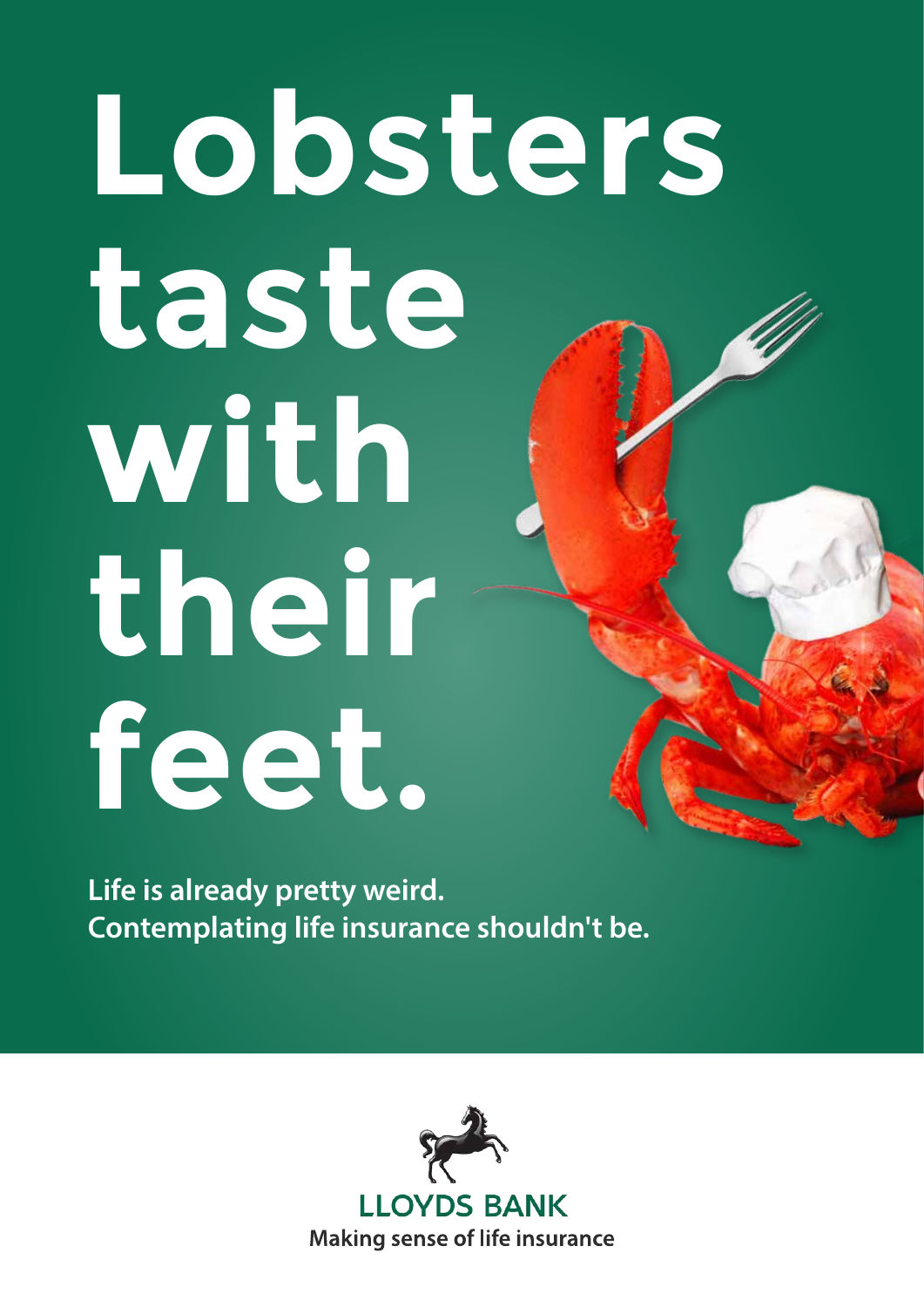Visual Audio

| Client:      | Lloyd's Bank                            |
|--------------|-----------------------------------------|
| Product:     | Life Insurance                          |
| Presenter:   | Sean Lock                               |
| Time length: | 30 Seconds                              |
| Title:       | Checkmate                               |
| Team:        | <b>Jake de Buriatte &amp; Niek Naus</b> |

Sean Lock weeing, facing away from camera.

Sean turns to camera.



Cut to wide shot showing another man weeing at another urinal.

A third man enters from the right, walking left.

### Cut to logo and end line.



The third man walks over and stands next to the man weeing

The man on the left gives a very uncomfortable glance at the smiling man to his right.





SFX: noise of weeing in to a urinal

Sean: "Thinking about life insurance can be a little bit weird."

SFX: Footsteps, whistling

Sean "...but this is... hmm, weirder."

MVO: "You can apply for life insurance in just 30 seconds using our online form.

Lloyd's Bank, making sense of life insurance"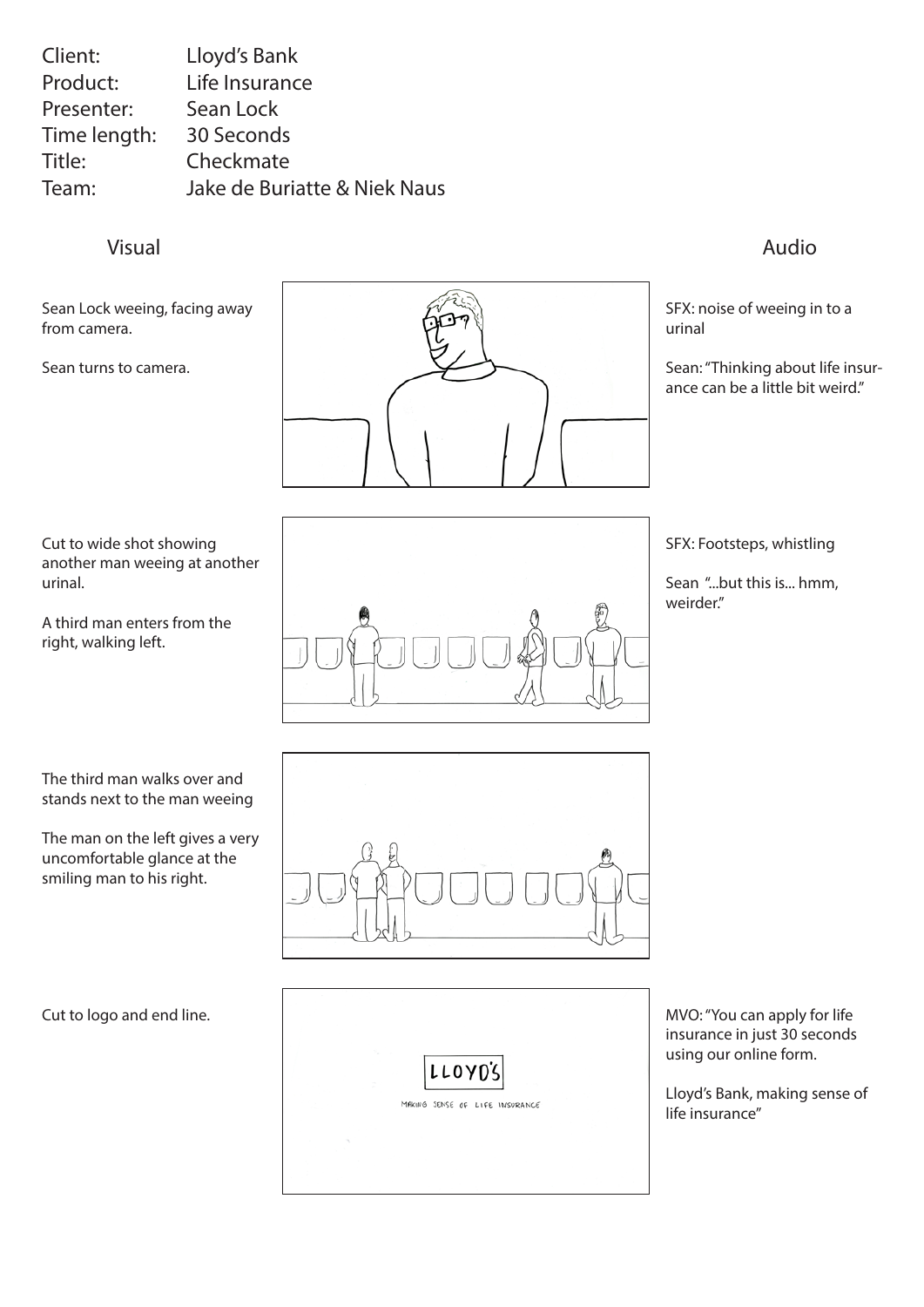### Visual Audio

MB  $\bullet$ 

| Lloyd's Bank                            |
|-----------------------------------------|
| Life Insurance                          |
| Sean Lock                               |
| 30 Seconds                              |
| <b>Teddy Bear Tea Party</b>             |
| <b>Jake de Buriatte &amp; Niek Naus</b> |
|                                         |

### Cut to logo and end line.



Camera dolly towards the open door.



SFX: Faint voices

Sean: "Thinking about life insurance can be a little bit unsettling."



SFX: Door opening

Sean "...but this is... worse."

MVO: "You can apply for life insurance in just 30 seconds using our online form.

Lloyd's Bank, making sense of life insurance"